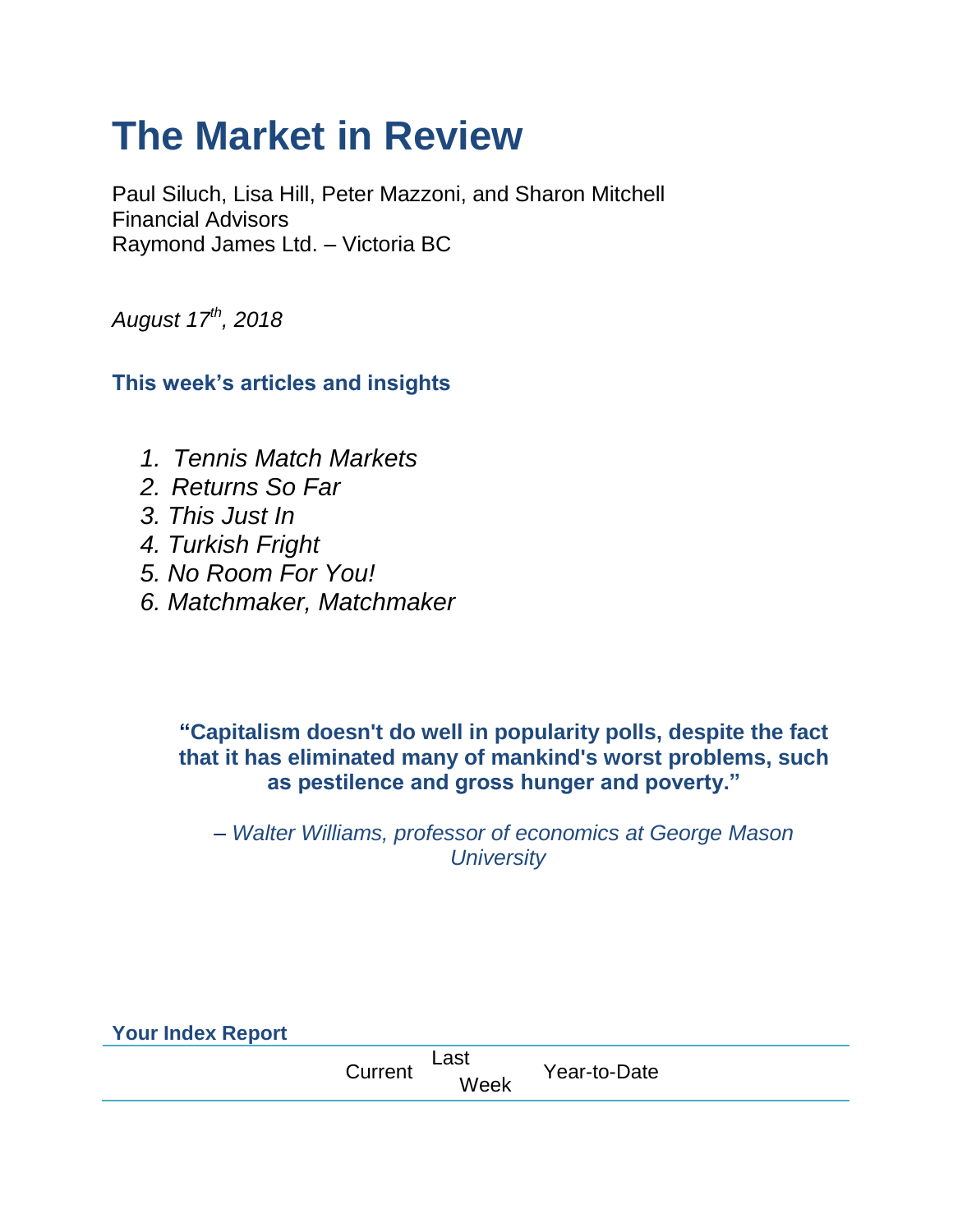| Dow Jones Ind. Avg. | $25,669 + 1.41\% + 3.84\%$ |                                               |
|---------------------|----------------------------|-----------------------------------------------|
| S&P 500             |                            | $2,850 + 0.59\% + 6.60\% + 10.61\%$ in \$CDN) |
| <b>TSX</b>          | $16.324 - 0.02\% + 0.71\%$ |                                               |

# **Tennis Match Markets**

Summer is tennis season, and if you have ever been to a tennis match, you will know that the worst place to sit is at centre court, beside the net. Unless you have a standing date with a chiropractor, that is. Watching the ball bounce back and forth is brutal on the neck, so seasoned fans know the best seats are at the ends of the court.

Markets this month have been 'tennis match markets' in August so far, with no clear winner. The Dow Jones Industrial Average is in the same place as three weeks ago after travelling almost 2,000 points – nearly 8% of its value. That's a hard market to 'love'.



Earnings season (a quarterly occurrence) is now over. August and September are traditionally two of the weakest months of the year for returns, so even though the volatility surprises us, it shouldn't.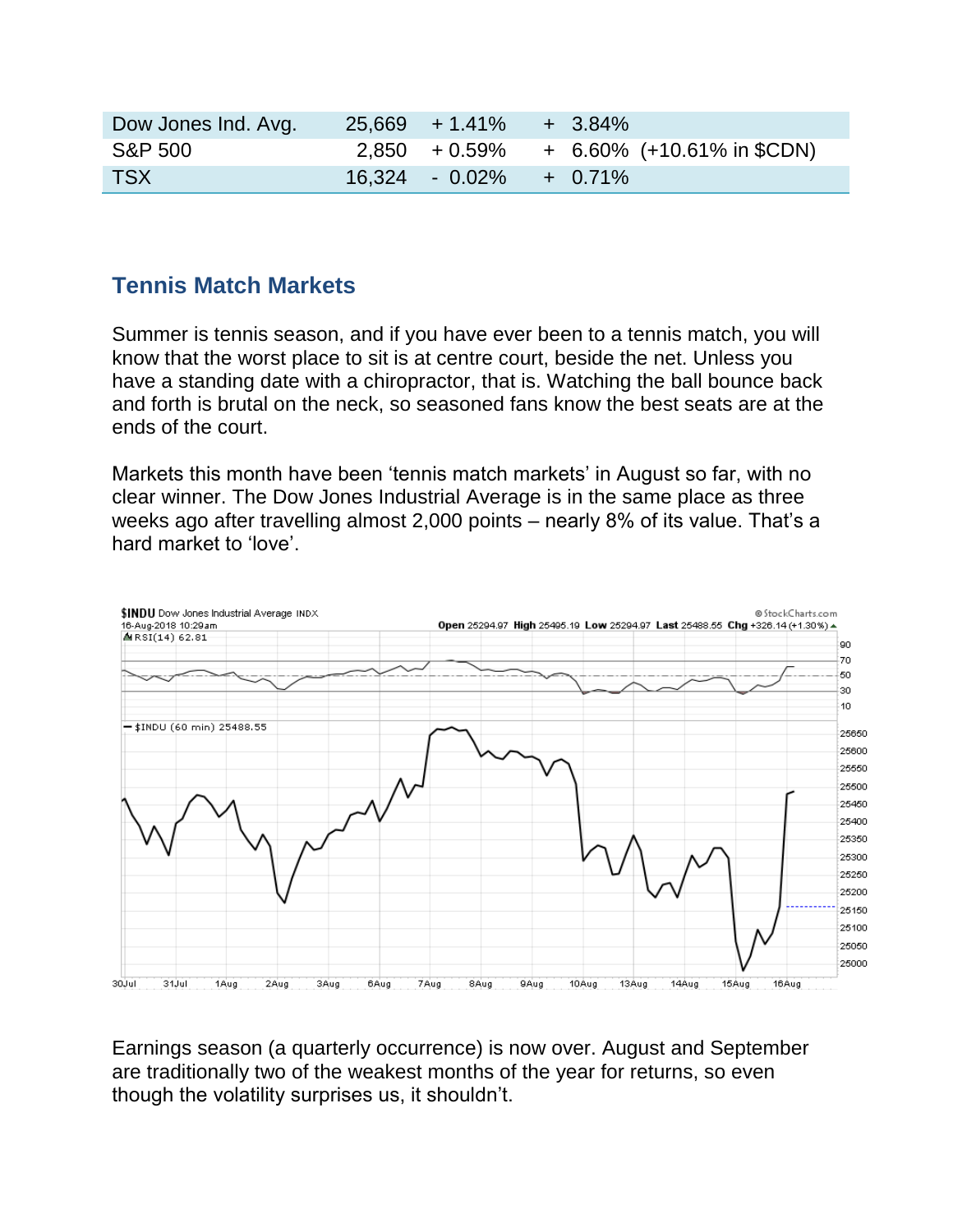As one market pundit put it, "if the market is going to rest, then this is a good time to do it."

# **Returns So Far**

It has been a challenging year so far for conservative investors.

The Universe Bond Index (which includes almost all bonds in Canada) is negative for the year to July  $31<sup>st</sup>$ . Europe, Asia, the emerging markets, and most commodities are also underwater, which just leaves the US market.

And with three stocks – Amazon (**NASDAQ AMZN**), Netflix (**NASDAQ NFLX**), and Microsoft (**NASDAQ MSFT**) making up 71% of the gains in the S&P 500 as of July – it means there have been few areas to find outperformance so far in 2018.

# **This Just In**

Markets jumped sharply on Thursday of this week. Why?

China confirmed that it will send a delegation to the U.S. later this month for trade talks. These are low-level talks to discuss "economic and trade issues between China and the U.S." according to a statement from the Chinese Commerce Ministry. They are unlikely to solve all the issues raging between China and the United States, but they are a hopeful start.

We have written previously that the market is expecting an all-out trade war. If this can somehow be averted, the market could take this very favourably. President Trump may feel that if enough progress is being made, he can declare victory and back off his sanctions, especially with mid-term elections on the horizon.

Imagine a positive tweet from the White House for a change.

# **Turkish Fright**

Many tools are used in war. In WW2, those tools were bullets and bombs. In the Cold War, the tools were spies and disinformation. Today, we are engaged in an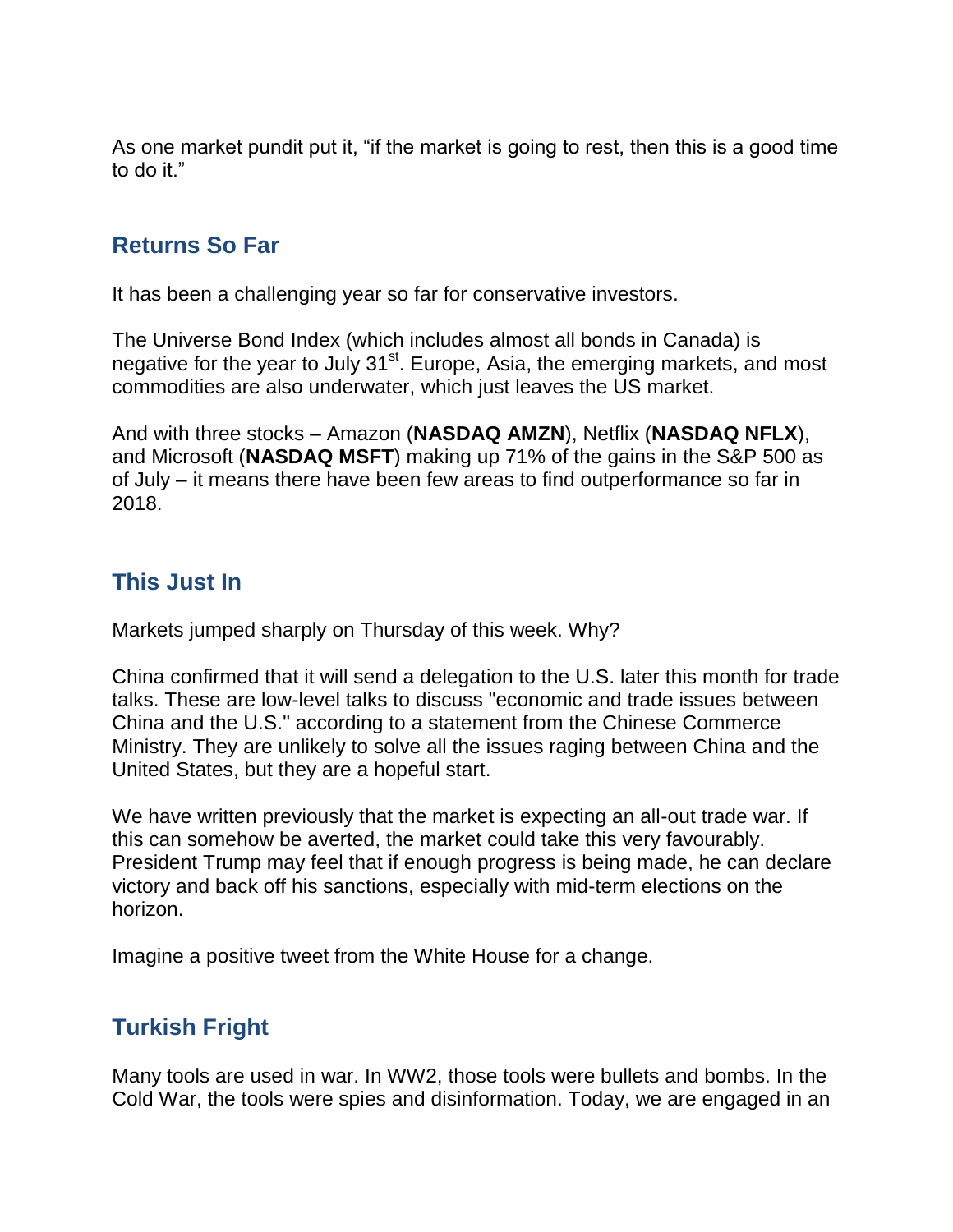economic war where the tools of engagement are currencies and tariffs. Look at the current Turkish conflict as an example.

In truth, it seem like the US is at war with just about everyone. But the country directly in the gunsights at the moment is NATO ally Turkey. Under President Recip Erdoğan, Turkey has become more Islamist and pro-Russia than at any time in its recent past. This has been conveniently ignored for years until things came to a head recently. Tariffs and sanctions are now flying about, but these are not the real root of Turkey's problems. As with most economic calamities, debt lies at the bottom of Turkey's woes.

In 1997, Thailand and its banks had been lending US dollars to every Thai borrower with a pulse. Like many small countries eager to grow when interest rates are low, Thailand made the mistake of offering cheap loans in US dollars. This worked well from 1993 to 1996 until the US dollar strengthened. 1997 was the tipping point. When the US dollar soared against the Thai baht – and interest payments jumped - Thai homeowners and shopkeepers began to default. The currency crashed, setting off a contagion that rippled around the emerging markets of the world.

Turkey may be the Thailand of 2018.

"Turkish banks and businesses borrowed hundreds of billions of U.S. dollars and euros to fund a domestic construction boom in the years after the global financial crisis" said Matthew Klein in Barron's. Turkey had US \$375 billion in foreign loans in January. With the 40% collapse of the Turkish lira this year, those debts are now closer to US \$550 billion.

"Since the botched coup attempt in mid-2016, the country has been racked by purges, snap elections, and a constitutional change to enhance Erdogan's grip on power. The new finance minister is Erdogan's son-in-law," continues Klein.

Will this cause a global contagion?

Most emerging market nations have far more reserves than they did in the 1990s, so the chances of a domino contagion of falling currencies are lower. Where Turkey has debts equal to 70% of its GDP in foreign currencies, it is only 27% for Brazil, 33% percent for Russia, 35% for Indonesia, and 50% for South Africa (National Review). This gives us some comfort that Turkey is somewhat of an isolated case.

The risk for the US and NATO is that this crisis has a deeper political side to it. Russia is consolidating its influence in the region rapidly. Recently, Russia, Iran,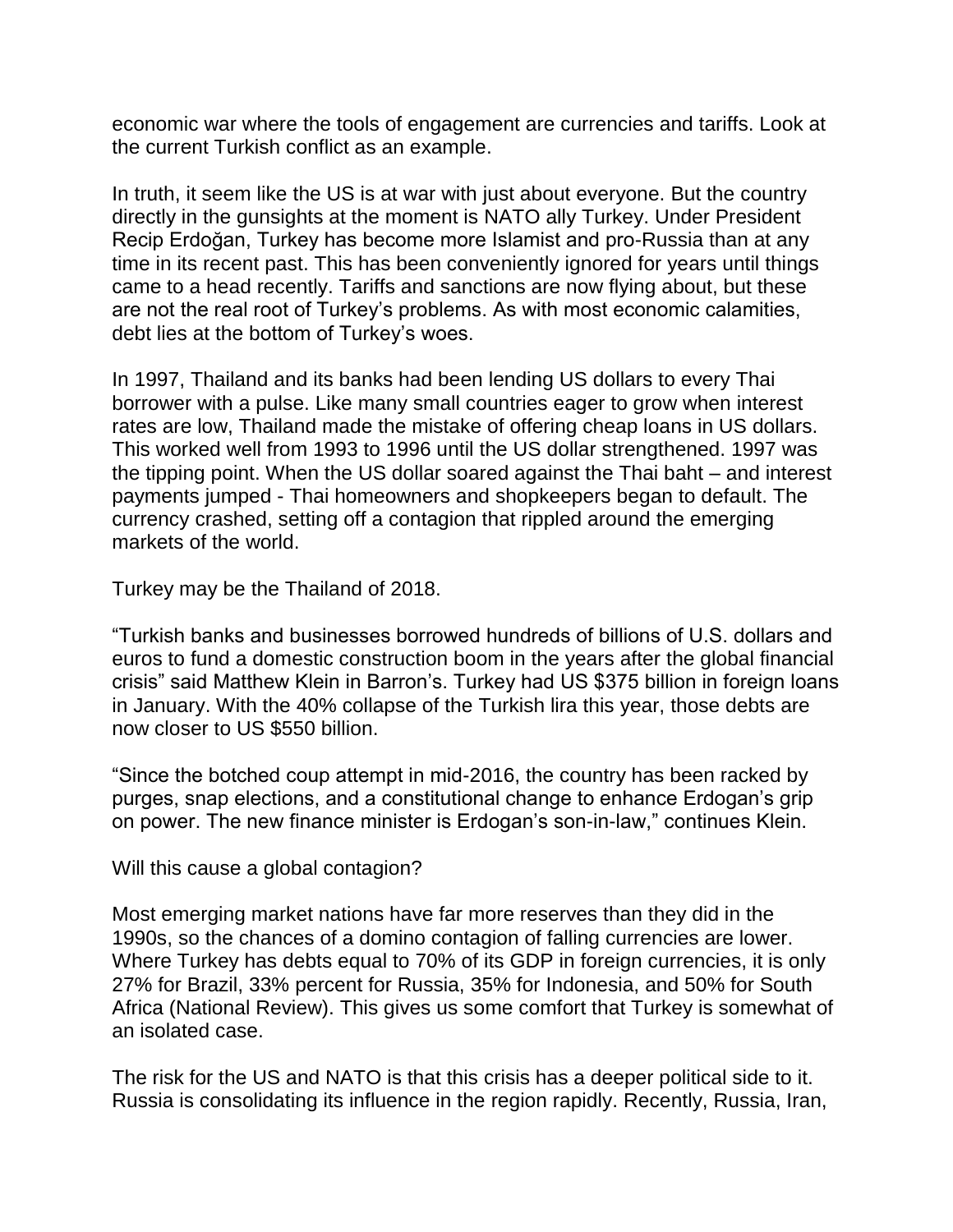Azerbaijan, Kazakhstan, and Turkmenistan agreed to a long-fought partition of the oil riches of the Caspian Sea. This is an irritant that has been around for decades. Russia and Qatar are offering aid to Turkey, which means America's enemies are suddenly making nice with its shaky allies.

The optimistic end to this mess is as follows:

- We here in North American are relatively untouched by the goings-on in the Middle East and Asia. This is what happened in 1997-1998. North American markets corrected, then rallied for another two years.
- Oil, copper, gold, and soybeans and lumber are down sharply in price, which are tempering the outlook for inflation. This could allow the pace of interest rate hikes to slow, which would be great news for our economy.

The pessimistic side?

- Turkey defaults and needs a bailout. This disturbs the markets into 2019.
- We could see a widening trade war. If we lose Turkey as a NATO partner, and continue to butt up against a stubborn China and a newlyconfident Russia, the world could be pushed into a tense recession.

For now, we lean toward the 1997 case: a correction here that is likely to be brief. Overseas assets will get hit harder. European banks were big lenders to Turkey (will they never learn?), so they will pay the price of increased defaults. Gold will sell off as weak nations (Venezuela, Turkey) sell their bullion to stabilize their currencies. Oil will moderate as China pauses. Both gold and oil will rebound once this passes.

*"Erdoğan can lock up dissidents and shut down newspapers. But he can't lock up the markets. (He) wants his people to boycott iPhones. Given the state of the lira, few of them will be able to afford one."*

- Kevin Williamson, National Review

# **No Room For You!**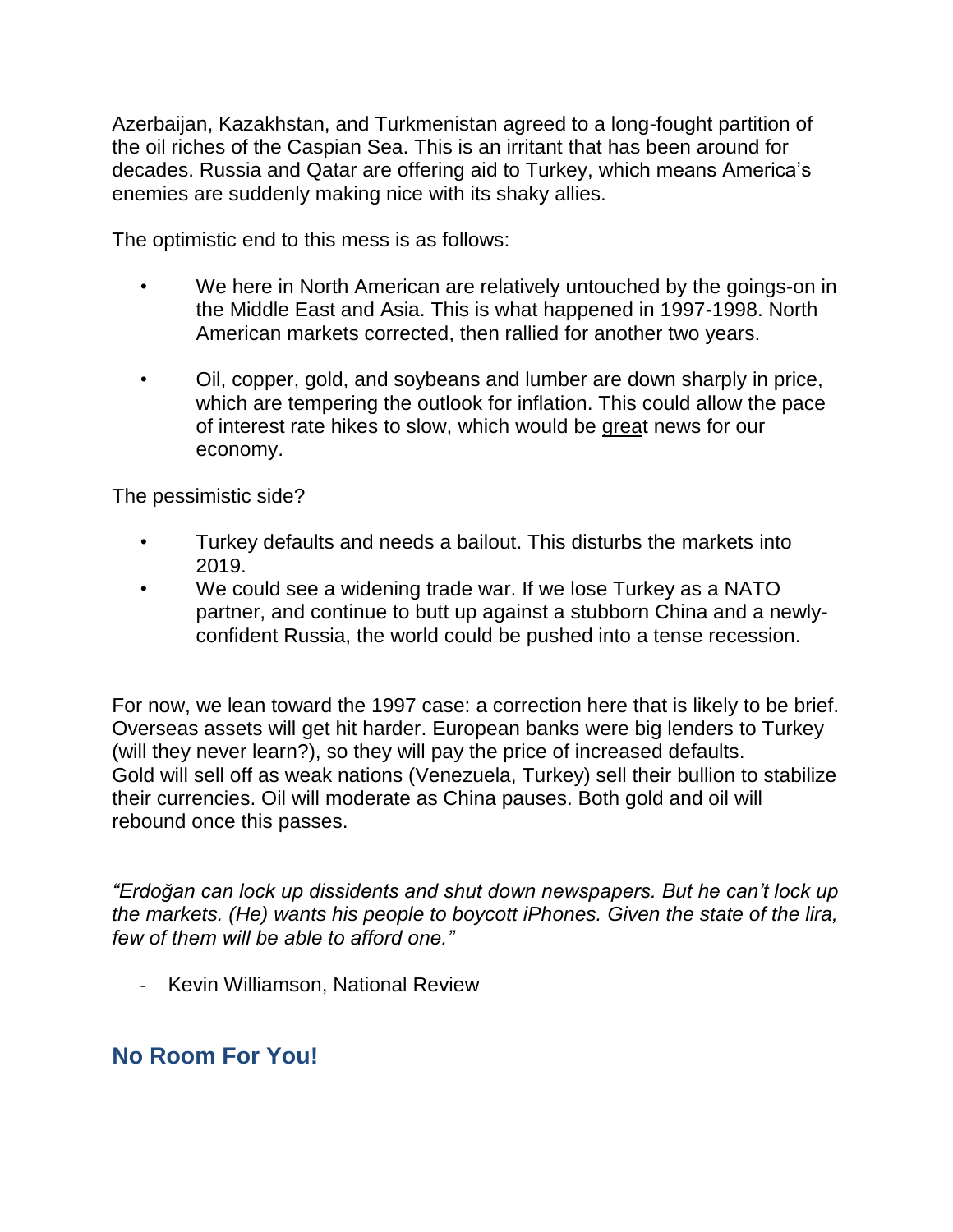New Zealand recently banned foreigners from buying property. This is something we have considered here in British Columbia, as have many other areas with soaring property prices.

Whether or not this will work is one issue. The other is the whole concept of economic freedom.

While both China and Russia tout their communist and 'free market socialism' economies as superior to the West's capitalist markets, we don't see money rushing to get into Beijing and Moscow. Instead, Chinese and Russian money has been pouring into New Zealand, Australia, Canada, the US, and Great Britain.

Why? Because these countries have secure property rights, rule of law, an independent judiciary, enforceable contracts, and flexible labour markets. In other words, investors can buy and sell as they please.

If the Russian and Chinese economies are superior, why are their investors so eager to invest elsewhere?

# *Thank you for your referrals this month! They are always handled with great care and discretion.*

## **Matchmaker, Matchmaker**

*Matchmaker, Matchmaker, Make me a match, Find me a find, catch me a catch Matchmaker, Matchmaker Look through your book, And make me a perfect match.*

*Matchmaker,* from Fiddler on the Roof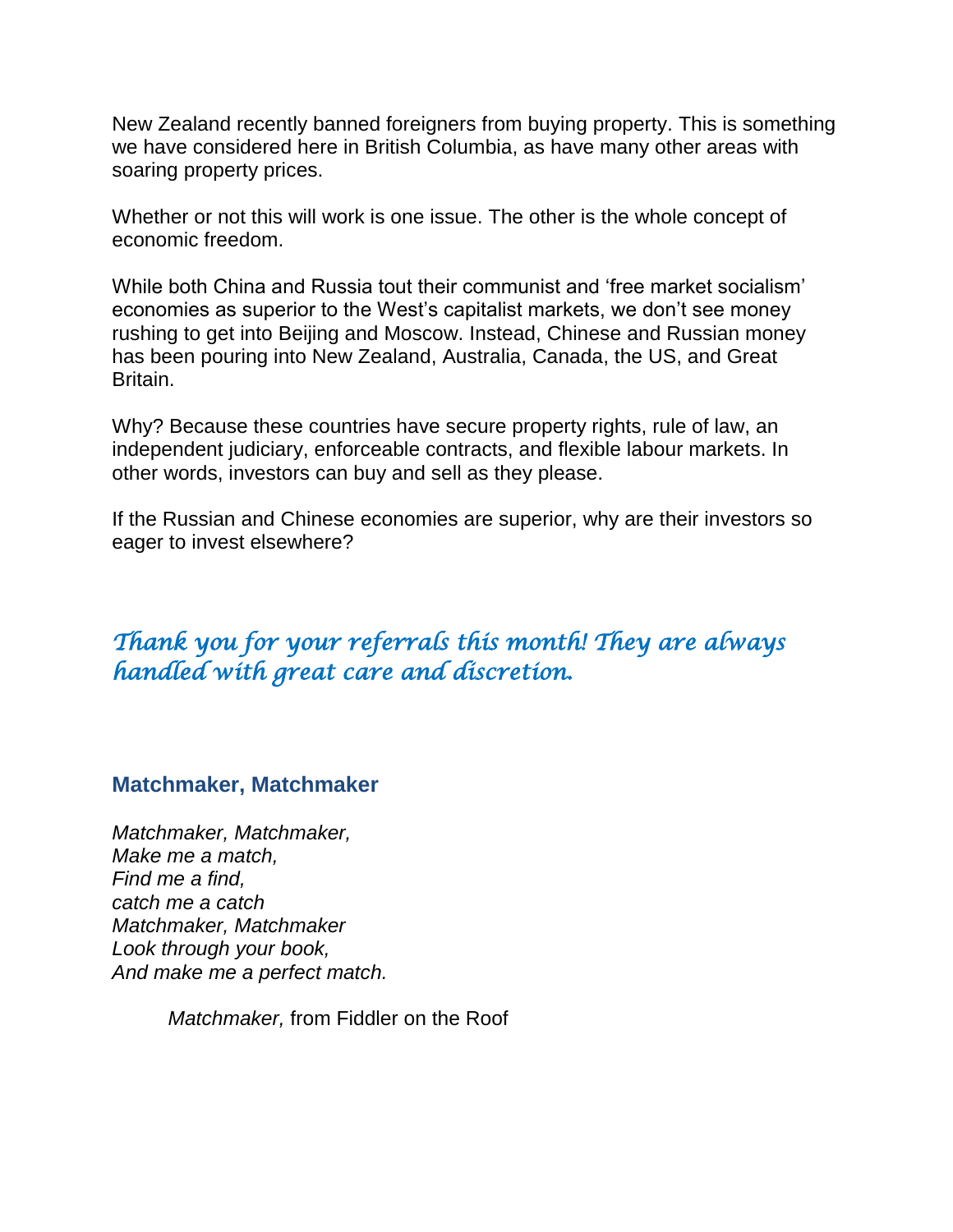We have written before about technology disrupting entrenched social patterns, and nowhere is this more evident than in modern dating.

Romance was once incubated in church, sorority parties, and other community gatherings. Young men had their "wingman" at outings, who would talk to the less attractive friend to create an opening with the more attractive girl.

Jewish singles might consult a matchmaker, also known as a Shadchan, while Japanese singles would visit a Nakodo. Today, we use *Tinder*.

In the modern era, where most people now have a smartphone, we are more trusting about entering personal data. The first paid computer dating site was created in 1965, but the industry did not catch on until the internet and e-mail arrived in a big way in the 1990s. Match.com (**NASDAQ MTCH**) was born in 1995 and became one of the early leaders where two people could meet online and compare their similarities before they met.

*"Ten years ago only 3 percent of relationships began online. Today it's closer to 30 percent."*

Many Ginsberg – CEO Match.com

As one of the older married men in our office, I met my wife at one of the venues mentioned above: at a sorority party. Today, most of the young singles have either tried, or regularly use, on-line dating sites such as Plenty of Fish or Tinder. Both are brands of Match.com, the largest on-line dating company in the world. Today, Match.com operates in 25 countries and has 7.7 million subscribers. Some of its 45 global brands include:

okcupid Plenty of Fish BlackPeopleMeet Our Time (50+) **Hinge Tinder** 

By 2017, the age of the matchmaker was long over. The internet is where most singles meet their first dates.

*"In this country, 35% of marriages are the result of dating apps and people don't mind paying 20, 30, 40 bucks a month for the hope of finding someone that they can fall in love to marry."*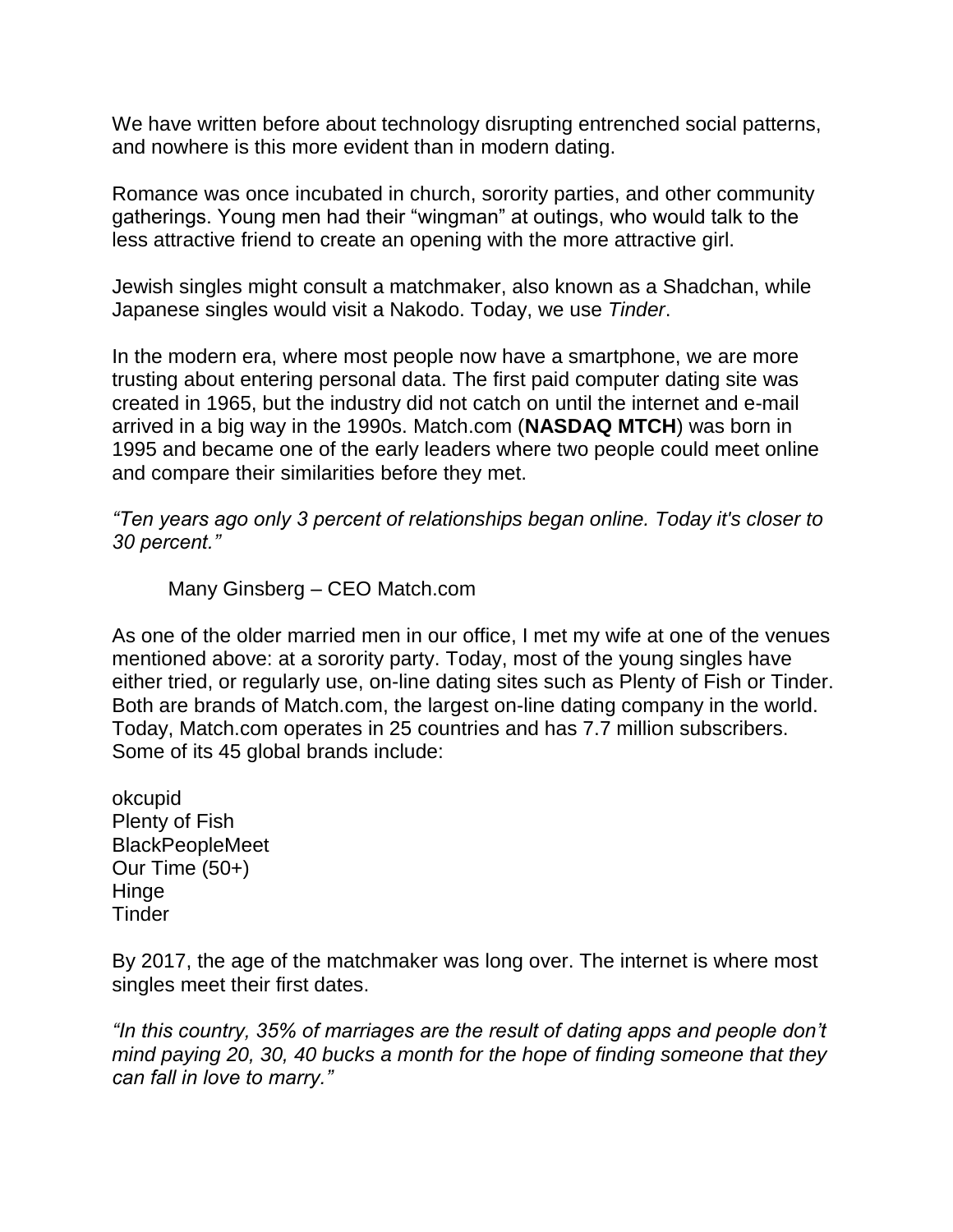Mandy Ginsberg

#### What's next?

Biological data is becoming more accessible and more and more commercialized. Many people now have their DNA sequenced to tell them where their ancestors came from, as well what diseases they are prone to.

Expect to see dating sites merge with these DNA sites in the future. Ideal "matches" will then include not only pictures and preferences of your date, but also how compatible your two DNA lines will be if you choose to have children.

The sky is truly the limit in this new era of data.

#### **<http://www.raymondjames.ca/siluchhill/>**

We thank you for your business and your referrals and we hope you find our site user friendly and informative. We would welcome your comments.

#### **How to contact us:**

[paul.siluch@raymondjames.ca](https://owa-kel.raymondjames.ca/owa/redir.aspx?SURL=z0BxOCXDlQ-Aad1f_a9igaARxm5Rd1VXE7UcmD4mZ3IZiacj7DPTCG0AYQBpAGwAdABvADoAcABhAHUAbAAuAHMAaQBsAHUAYwBoAEAAcgBhAHkAbQBvAG4AZABqAGEAbQBlAHMALgBjAGEA&URL=mailto%3apaul.siluch%40raymondjames.ca) [lisa.hill@raymondjames.ca](https://owa-kel.raymondjames.ca/owa/redir.aspx?SURL=glaBgdTdxPMFpiw4eumg-PzZXpo9vJyObrXLs1TKtIAZiacj7DPTCG0AYQBpAGwAdABvADoAbABpAHMAYQAuAGgAaQBsAGwAQAByAGEAeQBtAG8AbgBkAGoAYQBtAGUAcwAuAGMAYQA.&URL=mailto%3alisa.hill%40raymondjames.ca) [peter.mazzoni@raymondjames.ca](https://owa-kel.raymondjames.ca/owa/redir.aspx?SURL=3c7mDL9-cZxYXt7CvkOu20QVFy1WCaDQxUZ3BQE6vecZiacj7DPTCG0AYQBpAGwAdABvADoAcABlAHQAZQByAC4AbQBhAHoAegBvAG4AaQBAAHIAYQB5AG0AbwBuAGQAagBhAG0AZQBzAC4AYwBhAA..&URL=mailto%3apeter.mazzoni%40raymondjames.ca)

## (250) 405-2417

#### *Disclaimers*

*[The information contained in this newsletter was obtained from sources believed to be reliable, however, we cannot](https://owa-kel.raymondjames.ca/owa/redir.aspx?SURL=z0BxOCXDlQ-Aad1f_a9igaARxm5Rd1VXE7UcmD4mZ3IZiacj7DPTCG0AYQBpAGwAdABvADoAcABhAHUAbAAuAHMAaQBsAHUAYwBoAEAAcgBhAHkAbQBvAG4AZABqAGEAbQBlAHMALgBjAGEA&URL=mailto%3apaul.siluch%40raymondjames.ca)  represent that it is accurate or complete. [It is provided as a general source of information and should not be](https://owa-kel.raymondjames.ca/owa/redir.aspx?SURL=z0BxOCXDlQ-Aad1f_a9igaARxm5Rd1VXE7UcmD4mZ3IZiacj7DPTCG0AYQBpAGwAdABvADoAcABhAHUAbAAuAHMAaQBsAHUAYwBoAEAAcgBhAHkAbQBvAG4AZABqAGEAbQBlAHMALgBjAGEA&URL=mailto%3apaul.siluch%40raymondjames.ca)  [considered personal investment advice or solicitation to buy or sell securities.](https://owa-kel.raymondjames.ca/owa/redir.aspx?SURL=z0BxOCXDlQ-Aad1f_a9igaARxm5Rd1VXE7UcmD4mZ3IZiacj7DPTCG0AYQBpAGwAdABvADoAcABhAHUAbAAuAHMAaQBsAHUAYwBoAEAAcgBhAHkAbQBvAG4AZABqAGEAbQBlAHMALgBjAGEA&URL=mailto%3apaul.siluch%40raymondjames.ca) The views expressed are those of the [authors, Paul Siluch and Lisa Hill, and not necessarily those of Raymond James Ltd.](https://owa-kel.raymondjames.ca/owa/redir.aspx?SURL=z0BxOCXDlQ-Aad1f_a9igaARxm5Rd1VXE7UcmD4mZ3IZiacj7DPTCG0AYQBpAGwAdABvADoAcABhAHUAbAAuAHMAaQBsAHUAYwBoAEAAcgBhAHkAbQBvAG4AZABqAGEAbQBlAHMALgBjAGEA&URL=mailto%3apaul.siluch%40raymondjames.ca) Commissions, trailing [commissions, management fees and expenses all may be associated with mutual funds.](https://owa-kel.raymondjames.ca/owa/redir.aspx?SURL=z0BxOCXDlQ-Aad1f_a9igaARxm5Rd1VXE7UcmD4mZ3IZiacj7DPTCG0AYQBpAGwAdABvADoAcABhAHUAbAAuAHMAaQBsAHUAYwBoAEAAcgBhAHkAbQBvAG4AZABqAGEAbQBlAHMALgBjAGEA&URL=mailto%3apaul.siluch%40raymondjames.ca) Please read the prospectus before investing. [The indicated rates of return are the historical annual compounded total returns including changes](https://owa-kel.raymondjames.ca/owa/redir.aspx?SURL=z0BxOCXDlQ-Aad1f_a9igaARxm5Rd1VXE7UcmD4mZ3IZiacj7DPTCG0AYQBpAGwAdABvADoAcABhAHUAbAAuAHMAaQBsAHUAYwBoAEAAcgBhAHkAbQBvAG4AZABqAGEAbQBlAHMALgBjAGEA&URL=mailto%3apaul.siluch%40raymondjames.ca)  [in unit value and reinvestment of all distributions and do not take into account sales, redemption, distribution or](https://owa-kel.raymondjames.ca/owa/redir.aspx?SURL=z0BxOCXDlQ-Aad1f_a9igaARxm5Rd1VXE7UcmD4mZ3IZiacj7DPTCG0AYQBpAGwAdABvADoAcABhAHUAbAAuAHMAaQBsAHUAYwBoAEAAcgBhAHkAbQBvAG4AZABqAGEAbQBlAHMALgBjAGEA&URL=mailto%3apaul.siluch%40raymondjames.ca)  [optional charges or income taxes payable by any security holder that would have reduced returns. Mutual funds are](https://owa-kel.raymondjames.ca/owa/redir.aspx?SURL=z0BxOCXDlQ-Aad1f_a9igaARxm5Rd1VXE7UcmD4mZ3IZiacj7DPTCG0AYQBpAGwAdABvADoAcABhAHUAbAAuAHMAaQBsAHUAYwBoAEAAcgBhAHkAbQBvAG4AZABqAGEAbQBlAHMALgBjAGEA&URL=mailto%3apaul.siluch%40raymondjames.ca)  [not guaranteed, their values change frequently and past performance may not be repeated.](https://owa-kel.raymondjames.ca/owa/redir.aspx?SURL=z0BxOCXDlQ-Aad1f_a9igaARxm5Rd1VXE7UcmD4mZ3IZiacj7DPTCG0AYQBpAGwAdABvADoAcABhAHUAbAAuAHMAaQBsAHUAYwBoAEAAcgBhAHkAbQBvAG4AZABqAGEAbQBlAHMALgBjAGEA&URL=mailto%3apaul.siluch%40raymondjames.ca) This newsletter is [intended for distribution only in those jurisdictions where Raymond James Ltd. is registered as a dealer in](https://owa-kel.raymondjames.ca/owa/redir.aspx?SURL=z0BxOCXDlQ-Aad1f_a9igaARxm5Rd1VXE7UcmD4mZ3IZiacj7DPTCG0AYQBpAGwAdABvADoAcABhAHUAbAAuAHMAaQBsAHUAYwBoAEAAcgBhAHkAbQBvAG4AZABqAGEAbQBlAHMALgBjAGEA&URL=mailto%3apaul.siluch%40raymondjames.ca)  securities. [Any distribution or dissemination of this newsletter in any other jurisdiction is strictly prohibited.](https://owa-kel.raymondjames.ca/owa/redir.aspx?SURL=z0BxOCXDlQ-Aad1f_a9igaARxm5Rd1VXE7UcmD4mZ3IZiacj7DPTCG0AYQBpAGwAdABvADoAcABhAHUAbAAuAHMAaQBsAHUAYwBoAEAAcgBhAHkAbQBvAG4AZABqAGEAbQBlAHMALgBjAGEA&URL=mailto%3apaul.siluch%40raymondjames.ca) This [newsletter is not intended for nor should it be distributed to any person in the USA. Raymond James Ltd. is a member](https://owa-kel.raymondjames.ca/owa/redir.aspx?SURL=z0BxOCXDlQ-Aad1f_a9igaARxm5Rd1VXE7UcmD4mZ3IZiacj7DPTCG0AYQBpAGwAdABvADoAcABhAHUAbAAuAHMAaQBsAHUAYwBoAEAAcgBhAHkAbQBvAG4AZABqAGEAbQBlAHMALgBjAGEA&URL=mailto%3apaul.siluch%40raymondjames.ca)  [of the Canadian Investor Protection Fund.](https://owa-kel.raymondjames.ca/owa/redir.aspx?SURL=z0BxOCXDlQ-Aad1f_a9igaARxm5Rd1VXE7UcmD4mZ3IZiacj7DPTCG0AYQBpAGwAdABvADoAcABhAHUAbAAuAHMAaQBsAHUAYwBoAEAAcgBhAHkAbQBvAG4AZABqAGEAbQBlAHMALgBjAGEA&URL=mailto%3apaul.siluch%40raymondjames.ca)* 

*Raymond James [does not accept orders and/or instructions regarding your account by e-mail, voice mail, fax or any](https://owa-kel.raymondjames.ca/owa/redir.aspx?SURL=z0BxOCXDlQ-Aad1f_a9igaARxm5Rd1VXE7UcmD4mZ3IZiacj7DPTCG0AYQBpAGwAdABvADoAcABhAHUAbAAuAHMAaQBsAHUAYwBoAEAAcgBhAHkAbQBvAG4AZABqAGEAbQBlAHMALgBjAGEA&URL=mailto%3apaul.siluch%40raymondjames.ca)  alternate method. [Transactional details do not supersede normal trade confirmations or statements.](https://owa-kel.raymondjames.ca/owa/redir.aspx?SURL=z0BxOCXDlQ-Aad1f_a9igaARxm5Rd1VXE7UcmD4mZ3IZiacj7DPTCG0AYQBpAGwAdABvADoAcABhAHUAbAAuAHMAaQBsAHUAYwBoAEAAcgBhAHkAbQBvAG4AZABqAGEAbQBlAHMALgBjAGEA&URL=mailto%3apaul.siluch%40raymondjames.ca) E-mail sent [through the Internet is not secure or confidential.](https://owa-kel.raymondjames.ca/owa/redir.aspx?SURL=z0BxOCXDlQ-Aad1f_a9igaARxm5Rd1VXE7UcmD4mZ3IZiacj7DPTCG0AYQBpAGwAdABvADoAcABhAHUAbAAuAHMAaQBsAHUAYwBoAEAAcgBhAHkAbQBvAG4AZABqAGEAbQBlAHMALgBjAGEA&URL=mailto%3apaul.siluch%40raymondjames.ca) We reserve the right to monitor all e-mail.*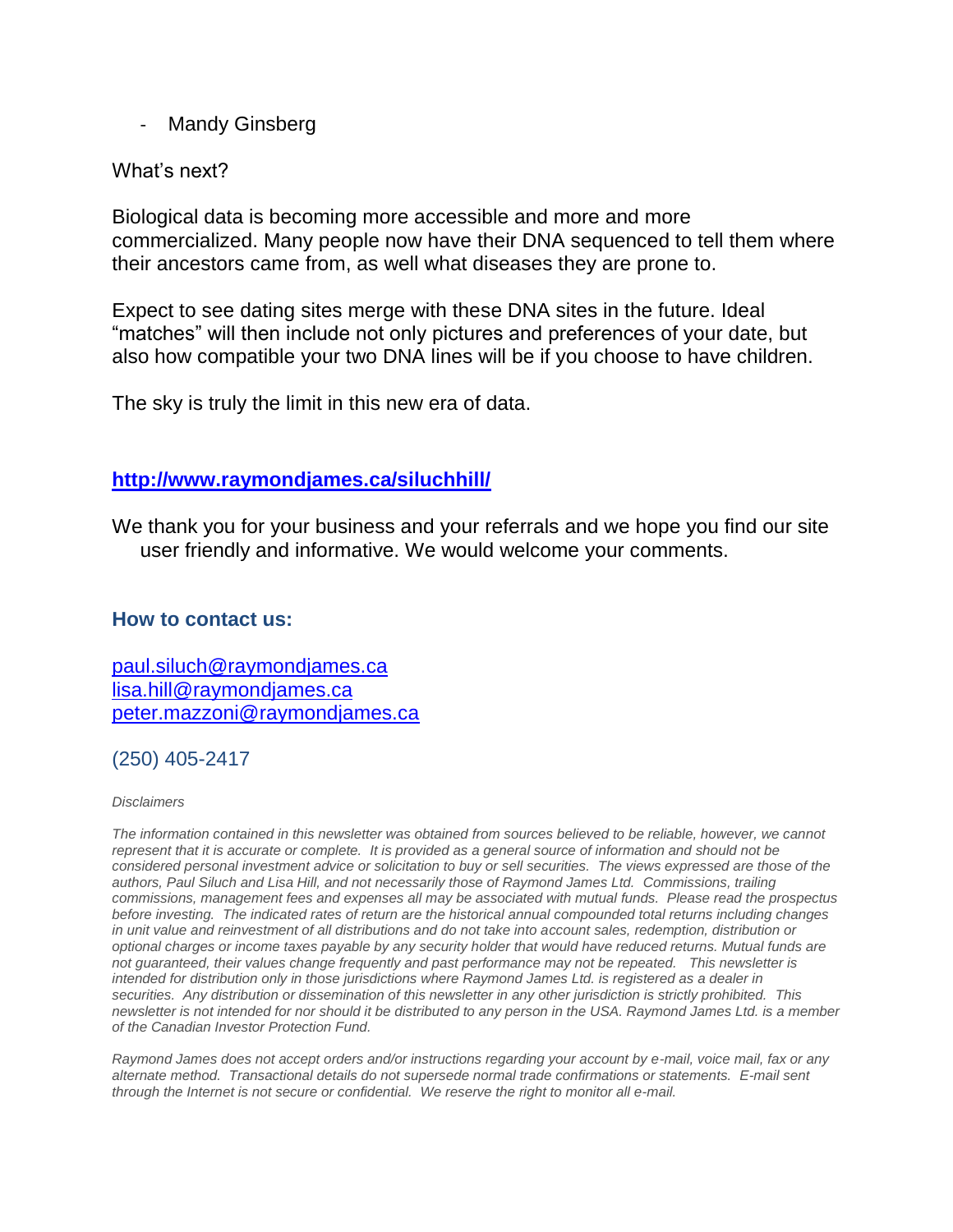*Any information [provided in this e-mail has been prepared from sources believed to be reliable, but is not guaranteed](https://owa-kel.raymondjames.ca/owa/redir.aspx?SURL=z0BxOCXDlQ-Aad1f_a9igaARxm5Rd1VXE7UcmD4mZ3IZiacj7DPTCG0AYQBpAGwAdABvADoAcABhAHUAbAAuAHMAaQBsAHUAYwBoAEAAcgBhAHkAbQBvAG4AZABqAGEAbQBlAHMALgBjAGEA&URL=mailto%3apaul.siluch%40raymondjames.ca)  by Raymond James [and is not a complete summary or statement of all available data necessary for making an](https://owa-kel.raymondjames.ca/owa/redir.aspx?SURL=z0BxOCXDlQ-Aad1f_a9igaARxm5Rd1VXE7UcmD4mZ3IZiacj7DPTCG0AYQBpAGwAdABvADoAcABhAHUAbAAuAHMAaQBsAHUAYwBoAEAAcgBhAHkAbQBvAG4AZABqAGEAbQBlAHMALgBjAGEA&URL=mailto%3apaul.siluch%40raymondjames.ca)  investment decision. [Any information provided is for informational purposes only and does not constitute a](https://owa-kel.raymondjames.ca/owa/redir.aspx?SURL=z0BxOCXDlQ-Aad1f_a9igaARxm5Rd1VXE7UcmD4mZ3IZiacj7DPTCG0AYQBpAGwAdABvADoAcABhAHUAbAAuAHMAaQBsAHUAYwBoAEAAcgBhAHkAbQBvAG4AZABqAGEAbQBlAHMALgBjAGEA&URL=mailto%3apaul.siluch%40raymondjames.ca)  recommendation. Raymond James [and its employees may own options, rights or warrants to purchase any of the](https://owa-kel.raymondjames.ca/owa/redir.aspx?SURL=z0BxOCXDlQ-Aad1f_a9igaARxm5Rd1VXE7UcmD4mZ3IZiacj7DPTCG0AYQBpAGwAdABvADoAcABhAHUAbAAuAHMAaQBsAHUAYwBoAEAAcgBhAHkAbQBvAG4AZABqAGEAbQBlAHMALgBjAGEA&URL=mailto%3apaul.siluch%40raymondjames.ca)  securities mentioned in e-mail. [This e-mail is intended only for the person or entity to which it is addressed and may](https://owa-kel.raymondjames.ca/owa/redir.aspx?SURL=z0BxOCXDlQ-Aad1f_a9igaARxm5Rd1VXE7UcmD4mZ3IZiacj7DPTCG0AYQBpAGwAdABvADoAcABhAHUAbAAuAHMAaQBsAHUAYwBoAEAAcgBhAHkAbQBvAG4AZABqAGEAbQBlAHMALgBjAGEA&URL=mailto%3apaul.siluch%40raymondjames.ca)  contain confidential and/or privileged material. [Any review, retransmission, dissemination or other use of, or taking of](https://owa-kel.raymondjames.ca/owa/redir.aspx?SURL=z0BxOCXDlQ-Aad1f_a9igaARxm5Rd1VXE7UcmD4mZ3IZiacj7DPTCG0AYQBpAGwAdABvADoAcABhAHUAbAAuAHMAaQBsAHUAYwBoAEAAcgBhAHkAbQBvAG4AZABqAGEAbQBlAHMALgBjAGEA&URL=mailto%3apaul.siluch%40raymondjames.ca)  [any action in reliance upon, this information by persons or entities other than the intended recipient is prohibited.](https://owa-kel.raymondjames.ca/owa/redir.aspx?SURL=z0BxOCXDlQ-Aad1f_a9igaARxm5Rd1VXE7UcmD4mZ3IZiacj7DPTCG0AYQBpAGwAdABvADoAcABhAHUAbAAuAHMAaQBsAHUAYwBoAEAAcgBhAHkAbQBvAG4AZABqAGEAbQBlAHMALgBjAGEA&URL=mailto%3apaul.siluch%40raymondjames.ca)*

*This email newsletter may provide links to other Internet sites for the convenience of users. Raymond James Ltd. is not responsible for the availability or content of these external sites, nor does Raymond James Ltd endorse, warrant or guarantee the products, services or information described or offered at these other Internet sites. Users cannot assume that the external sites will abide by the same Privacy Policy which Raymond James Ltd adheres to.*

*Commissions, trailing commissions, management fees and expenses all may be associated with mutual fund investments. Please read the prospectus before investing. There can be no assurances that the fund will be able to maintain its net asset value per security at a constant amount or that the full amount of your investment in the fund will be returned to you. Mutual funds and other securities are not insured nor guaranteed, their values change frequently and past performance may not be repeated.*

*Netflix, Inc. - Raymond James & Associates makes a market in shares of NFLX. Amazon Inc. - Raymond James & Associates makes a market in shares of AMZN. Microsoft Corporation - Raymond James & Associates makes a market in shares of MSFT. Raymond James & Associates received non-investment banking securities-related compensation from MSFT within the past 12 months.*

#### *Prices shown are [as of close August 17th, 2018.](https://owa-kel.raymondjames.ca/owa/redir.aspx?SURL=z0BxOCXDlQ-Aad1f_a9igaARxm5Rd1VXE7UcmD4mZ3IZiacj7DPTCG0AYQBpAGwAdABvADoAcABhAHUAbAAuAHMAaQBsAHUAYwBoAEAAcgBhAHkAbQBvAG4AZABqAGEAbQBlAHMALgBjAGEA&URL=mailto%3apaul.siluch%40raymondjames.ca)*

*You are receiving this message because our records indicate that you have requested this information. If you no longer wish to receive research from Raymond James, please reply to this message with unsubscribe in the subject line and include your name and/or company name in the message. Additional Risk and Disclosure information, as well as more information on the Raymond James rating system and suitability categories, is available at [www.rjcapitalmarkets.com/Disclosures/Index.](https://owa-kel.raymondjames.ca/owa/redir.aspx?SURL=xhOB4gpVfLOskwdkUL9L2f18Fq4IG2rgvMfuIIX7BlwZiacj7DPTCGgAdAB0AHAAOgAvAC8AdwB3AHcALgByAGoAYwBhAHAAaQB0AGEAbABtAGEAcgBrAGUAdABzAC4AYwBvAG0ALwBEAGkAcwBjAGwAbwBzAHUAcgBlAHMALwBJAG4AZABlAHgA&URL=http%3a%2f%2fwww.rjcapitalmarkets.com%2fDisclosures%2fIndex)*

\_\_\_\_\_\_\_\_\_\_\_\_\_\_\_\_\_\_\_\_\_\_\_\_\_\_\_\_\_\_\_\_\_\_\_\_\_\_\_\_\_\_\_\_\_\_\_\_\_\_\_\_\_\_\_\_\_\_\_\_\_\_\_\_\_\_\_\_\_\_\_\_\_\_\_\_\_\_\_\_\_\_\_\_ This email, and any files transmitted, is confidential and may contain privileged information. Any unauthorized dissemination or copying is strictly prohibited. If you have received this email in error, please delete it and notify the sender immediately. We may monitor and review the content of all email communications. Trade instructions by email or voicemail will not be accepted or acted upon. Please contact us directly by telephone to place trades. Unless otherwise stated, opinions expressed in this email are those of the author and are not endorsed by Raymond James. Raymond James accepts no liability for any errors, omissions, loss or damage arising from the content, transmission or receipt of this email. Raymond James Ltd. is a member of the Canadian Investor Protection Fund.

Le présent courriel, de même que tout fichier transmis en pièce jointe, est de nature confidentielle et peut contenir des renseignements privilégiés. Toute diffusion ou reproduction en est strictement interdite. Si vous avez reçu ce courriel par erreur, veuillez le supprimer et en informer immédiatement l'expéditeur. Nous pouvons surveiller et examiner le contenu de toutes les communications électroniques. Les instructions portant sur des opérations, données par courriel ou dans une boîte vocale, ne seront pas acceptées ni exécutées. Veuillez communiquer avec nous directement par téléphone pour donner des ordres en bourse. Sauf indication contraire, les avis exprimés dans le présent courriel sont ceux de l'auteur et ne sont pas avalisés par Raymond James. Raymond James décline toute responsabilité en cas d'erreurs, d'omissions, de pertes ou de dommages découlant du contenu, de la transmission ou de la réception du présent courriel. Raymond James Ltd. est membre du Fonds canadien de protection des épargnants.

\_\_\_\_\_\_\_\_\_\_\_\_\_\_\_\_\_\_\_\_\_\_\_\_\_\_\_\_\_\_\_\_\_\_\_\_\_\_\_\_\_\_\_\_\_\_\_\_\_\_\_\_\_\_\_\_\_\_\_\_\_\_\_\_\_\_\_\_\_\_\_\_\_\_\_\_\_\_\_\_\_\_\_\_

To unsubscribe and no longer receive any email communications from Pour vous désabonner de cet expéditeur soit